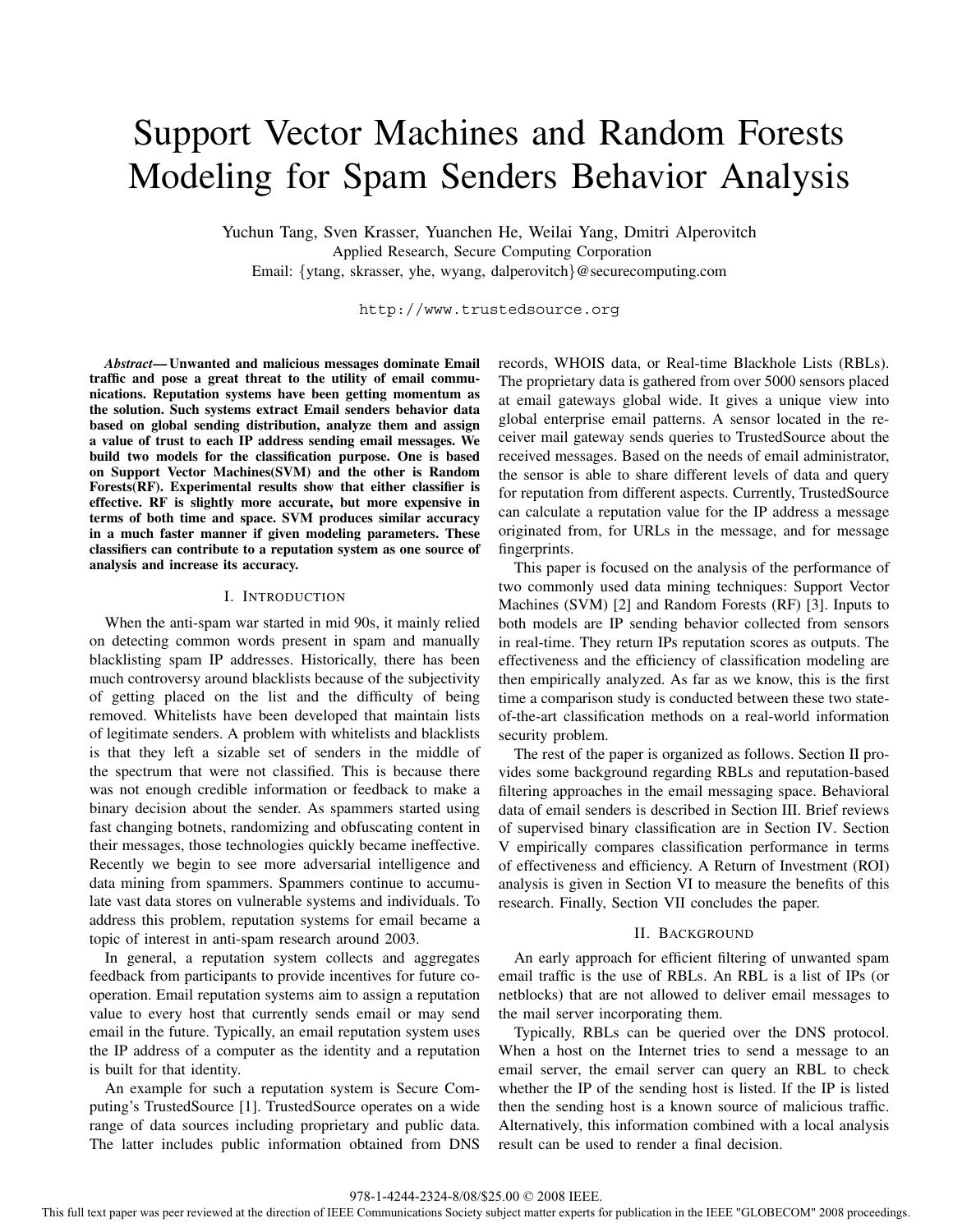

Fig. 1. Data gathered from query.

RBLs generally gather malicious senders information from spam messages delivered to spamtrap email addresses, manual listings, or user feedback. There are several drawbacks to this approach. To be automatically listed, a particular spam run needs to target a spamtrap email address. All messages that have been delivered beforehand cannot be stopped. Manual listings and user feedback require a human in the loop and are inherently non-automatic. This results in a slow reaction time. It is especially problematic to catch zombie machines with only a few hours of sending activity.

One approach to counter these shortcomings is to automate the process with more sources of feedback as inputs. For example, the real-time queries sent over DNS can yield additional insight. Fig. 1 shows how data can be collected in this manner. A sending host with IP address Q tries to send a message to a receiving email server. The email server queries an RBL for the IP address of the sending host  $(Q)$ . We therefore call it the *queried IP*. The query is relayed over DNS to an RBL server. The server sees the query packet coming from the IP address S of the DNS server. S is called the *source IP*. In addition, time T when the query was received is stored. This results in a tuple  $\langle Q, S, T \rangle$  for each query.

## III. SENSOR DISTRIBUTION FEATURE EXTRACTION

In previous work, we verified that classification on features extracted from  $\langle Q, S, T \rangle$  records is effective for spam senders detection [4]. In this paper, we investigate whether global message sending distribution is informative for spam senders detection. Ramachandran *et al.* describe a similar feature extraction idea from email senders behavior [5]. Their work focuses on unsupervised clustering of IP addresses based on the set of target domains to which an IP attempts to send messages. Their data are based on traces retrieved from a mail hosting company hosting about 115 domains. In contrast, our work is based on data retrieved from large-scale sensor distribution data. They are collected by the Trusted-Source reputation system globally. This includes over 5000 TrustedSource-enabled sensors worldwide. Also, our focus is to use supervised machine learning techniques on this data. One advantage of supervised classification is that we can precisely forecast the accuracy of a model before it is released into a production system by Cross Validation (CV) or Out-of-Bag (OB) estimation. We can even control the aggressiveness



Fig. 2. Message sending distribution across receivers.

of spam senders detection by conducting a Receiver Operating Characteristic (ROC) analysis.

Fig. 2 explains the idea of sensor (or receiver) distribution. There are two senders and three receivers. Sender 1 and Sender 2 have different sending distribution patterns. Sender 1 sends approximately the same amount of messages to each of the receivers while Sender 2 mainly sends messages to Receiver 1. Assume Receiver 1 is in the US, Receiver 2 in Europe, and Receiver 3 in Asia, and they all represent different businesses. Intuitively Sender 2 appears more legitimate if it is mainly doing business in the US while Sender 1 is more likely to be a spammer because legitmate businesses tend to have a stronger geographical bias in the traffic distribution while spammers hit email addresses more randomly. In addition, the set of targeted recipients can be assumed to be more stable among multiple IPs operated by the same spammer [5]. This makes it attractive to investigate this distribution as an input feature to determine the legitimacy of a sender.

#### IV. SUPERVISED BINARY CLASSIFICATION

In this section, we provide background knowledge on the classification techniques used, how they are deployed, and how the results can be analyzed and compared.

## *A. Preliminary*

Given a training dataset  $Tr$  with n samples  $(\mathbf{x_1}, y_1), (\mathbf{x_2}, y_2), ..., (\mathbf{x_n}, y_n),$  where  $\mathbf{x_i}$  is a feature vector in a d-dimensional feature space  $R^d$  and  $y_i \in \{-1, +1\}$ is the corresponding class label,  $1 \leq i \leq n$ , the task is to find a classifier with a decision function  $f(\mathbf{x}, \theta)$  such that  $y = f(\mathbf{x}, \theta)$ , where y is the class label for **x**,  $\theta$  is a vector of unknown parameters in the function.

# *B. Support Vector Machines*

SVM is a learning system based on recent advances in statistical learning theory [2]. Geometrically, the SVM modeling algorithm finds an optimal hyperplane with the maximal margin to separate two classes, which requires to solve the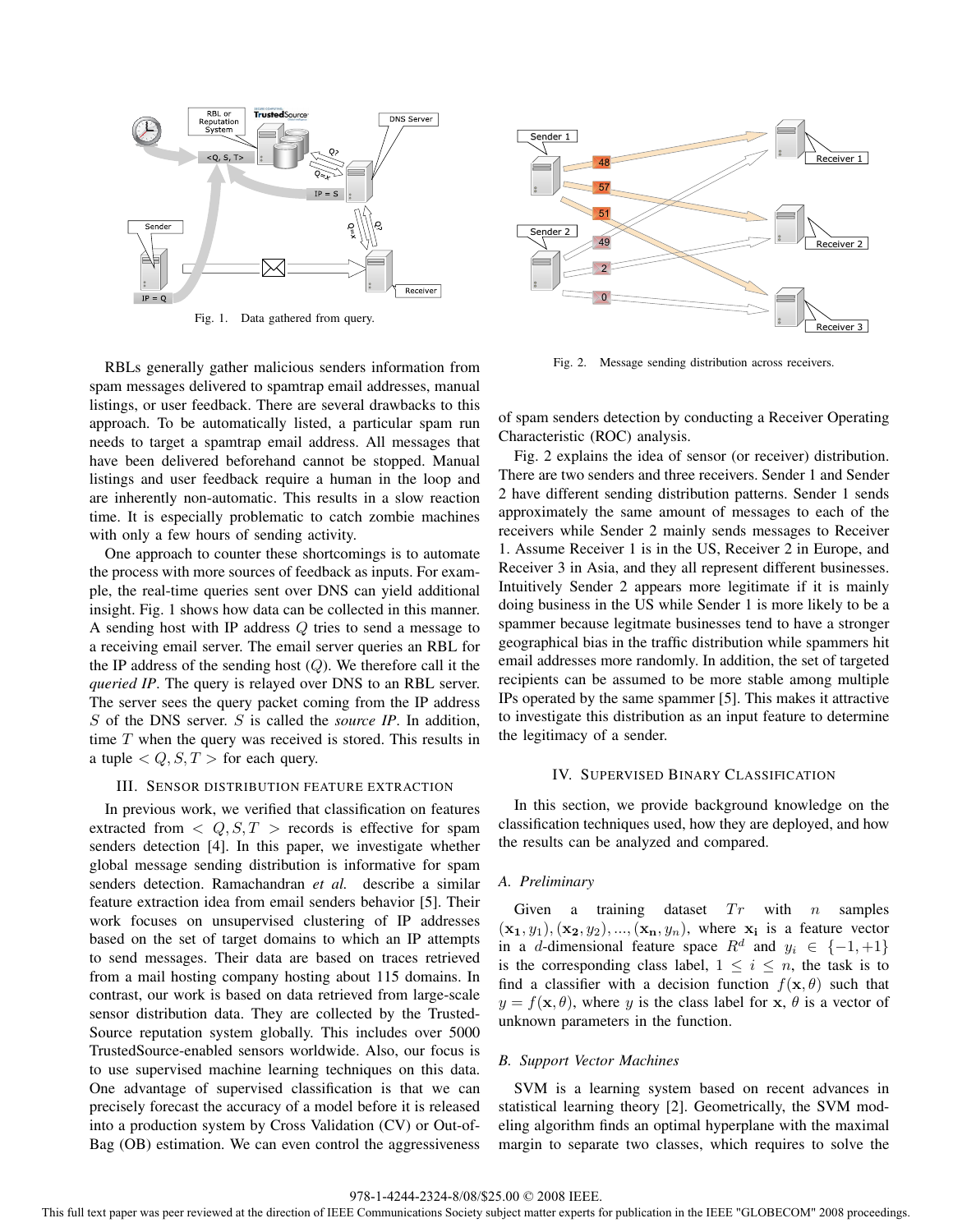following optimization problem.

maximize

$$
\sum_{i=1}^{n} \alpha_i - \frac{1}{2} \sum_{i,j=1}^{n} \alpha_i \alpha_j y_i y_j K(\mathbf{x_i}, \mathbf{x_j})
$$

subject to  $\binom{n}{k}$ 

$$
\sum_{i=1}^{n} \alpha_i y_i = 0
$$
  

$$
0 \le \alpha_i \le C, i = 1, 2, \dots n
$$

where  $\alpha_i$  is the weight assigned to the training sample  $\mathbf{x}_i$ . If  $\alpha_i > 0$ ,  $\mathbf{x_i}$  is called a support vector. C is a "regulation" parameter" used to trade-off the training accuracy and the model complexity so that a superior generalization capability can be achieved.  $K$  is a kernel function, which is used to measure the similarity between two samples. A popular RBF kernel function, as shown in (2), is used in this research.

$$
K(\mathbf{x_i}, \mathbf{x_j}) = \exp(-\gamma \|\mathbf{x_i} - \mathbf{x_j}\|^2), \gamma > 0
$$
 (2)

After the weights are determined, a test sample **x** is classified by

$$
y = sign\left(\sum_{i=1}^{n} \alpha_i y_i K(\mathbf{x_i}, \mathbf{x})\right),\tag{3}
$$

$$
sign(a) = \begin{cases} +1, & \text{if } a > 0\\ -1, & \text{otherwise} \end{cases}
$$

To determine the values of  $\langle \gamma, C \rangle$ , a Cross Validation (CV) process is usually conducted on the training dataset. CV is also used to estimate the generalization capability on new samples that are not in the training dataset. A k-fold  $CV$  randomly splits the training dataset into  $k$  approximately equal-sized subsets, leaves out one subset, builds a classifier on the remaining samples, and then evaluates classification performance on the unused subset. This process is repeated  $k$ times for each subset to obtain the CV performance over the whole training dataset. If the training dataset is large, a small subset can be used for CV to decrease computing costs.

## *C. Random Forests*

RF is a tree based classifiers combination algorithm [3]. It utilizes a bootstrapping method to randomly generate an In-Bag (IB) subset  $Tr\_{IB}$  and an Out-of-Bag (OB) subset  $Tr\_{OB}$  from  $Tr$ . A bootstrapping process generates  $Tr\_{IB}$ of size  $n'(n' \leq n)$  by uniformly sampling from  $Tr$  with<br>replacement. By sampling with replacement it is likely that replacement. By sampling with replacement it is likely that some samples are repeated in  $Tr\_{IB}$ . If  $n' = n (100\%$ bootstrapping), with large *n* the set  $Tr\_{IB}$  is expected to have 63.2% samples of  $Tr$ , the rest being duplicates. The remaining 36.8% samples form  $Tr\_{OB}$  in that case. If  $n' < n$ , less samples are expected to be in  $Tr\_{IB}$  and more in  $Tr\_{OB}$ . We can do bootstrapping multiple times on  $Tr$  to generate multiple IB subsets and OB subsets.

Next, an unpruned decision tree is modeled on each inbag dataset. During the modeling of a decision tree, a small fraction of input features are randomly selected to determine the split at each node of the tree. A test sample is classified by majority vote from the ensemble of decision trees.

The OB samples can be utilized for accuracy estimation. For example, if we run 100 times 100% bootstrapping, a particular sample is not used for modeling 36.8 decision trees on average. The 36.8 decision tree predictions can be aggregated by major-voting as the OB prediction. Finally, the OB predictions over the whole training dataset can be used to estimate the generalization capability on unseen new samples.

By aggregation on an ensemble of weak but low-correlation tree classifiers, RF usually can significantly improve classification accuracy over one single decision tree classifier that is modeled on the original training dataset.

# *D. ROC analysis*

Receiver Operating Characteristic (ROC) analysis and Area under ROC curve (AUC) have been designed to evaluate classification effectiveness/accuracy [6]. ROC and AUC can indicate a classifier's balance ability between its true positive (TP) rate and its false positve (FP) rate as a function of varying a classification threshold. An area of 1 represents a perfect classification, while an area of 0.5 represents a worthless model. By drawing the corresponding ROC curve, one classifier's TP rates under different FP rates can be visualized to help the administrator to control the balance between aggressive versus conservative spam senders detection.

SVM and RF are well known as superior classification algorithms in a high-dimensional feature space  $(d > 1000)$ and hence have been widely applied in many application domains. However, as far as we know, they are seldom used in information security domain, especially for email senders behavioral analysis.

## V. EXPERIMENTS

In this section, we present the experiments conducted and discuss the results. All classification modeling is carried out on a workstation with a Intel Xeon CPU at 1.86 GHz and 16 GB of memory.

### *A. Experiment Design*

We extracted a records of about half million sending IPs from the TrustedSource dataset. These IPs have contacted 3,158 unique sensors. Since this dataset is still huge and contains far more spam IPs than non-spam IPs, we randomly undersample the set of spam IPs such that the number of spam IPs is twice the number of non-spam IPs. Table I lists the characteristic of the dataset for modeling before and after undersampling. We divide the dataset randomly into three equal-sized subsets such that each subset also has a twoto-one ratio between spam and non-spam IPs. Two subsets are used for training and the remaining subset is used as the testing dataset. The task is to build a classifier in this 3,158 dimensional space to discriminate spam IPs (labeled  $+1$ ) from non-spam IPs (labeled  $-1$ ).

We choose LIBSVM (available at http://www.csie. ntu.edu.tw/∼cjlin/libsvm) for SVM modeling with

This full text paper was peer reviewed at the direction of IEEE Communications Society subject matter experts for publication in the IEEE "GLOBECOM" 2008 proceedings.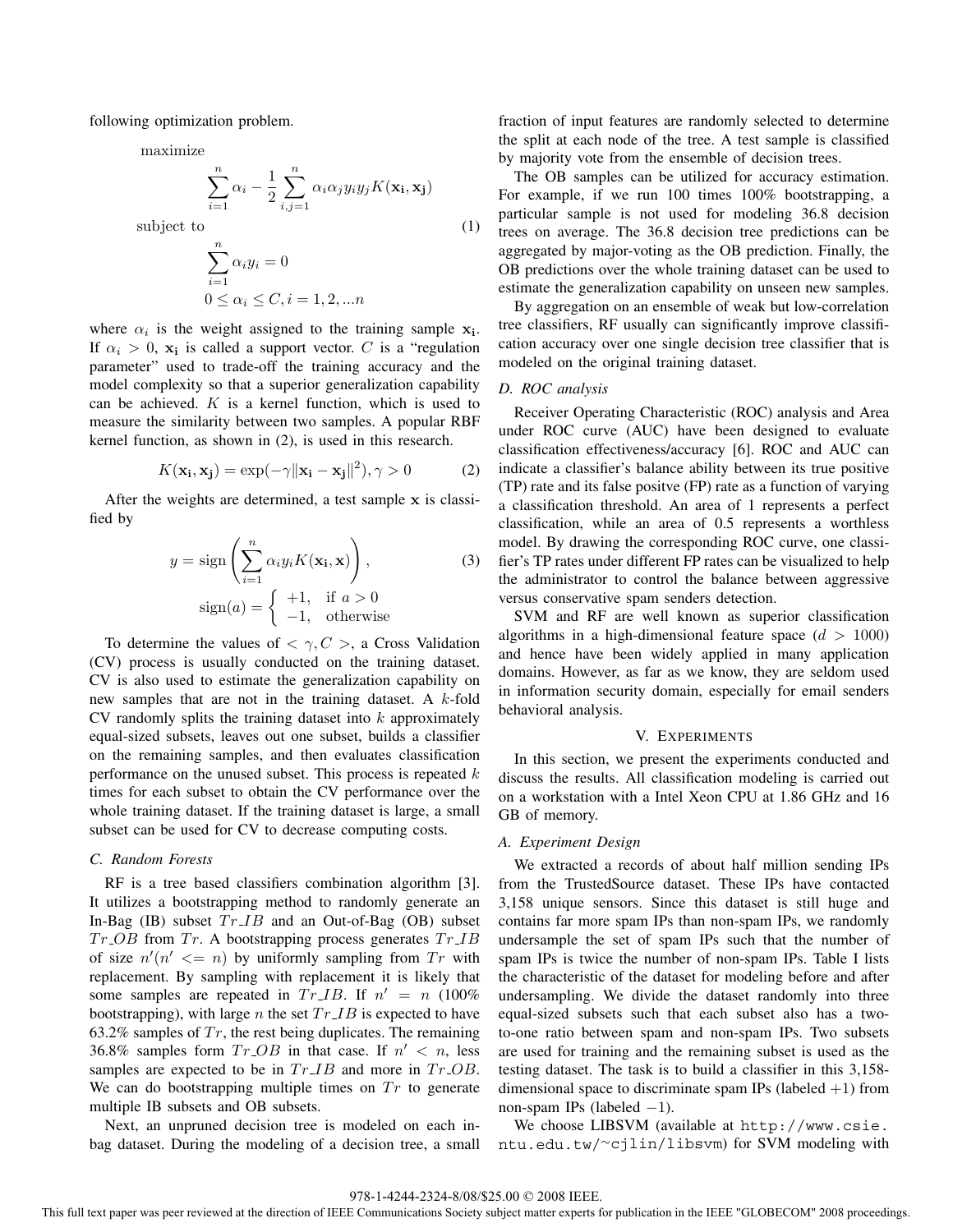| TABLE I                                 |  |
|-----------------------------------------|--|
| SENSOR DISTRIBUTION DATA ON NOV/08/2007 |  |

|                 | original | after undersampling |
|-----------------|----------|---------------------|
| #sensors        | 3.158    | 3.158               |
| # $IPs$         | 491,566  | 54.393              |
| $#non-spam$ IPs | 18.131   | 18.131              |
| #spam IPs       | 473.435  | 36.262              |

TABLE II EFFECTIVENESS/EFFICIENCY WITH 2/3 TRAINING AND 1/3 TESTING

| Method                         | AUC-Testing | Time               | Space           |
|--------------------------------|-------------|--------------------|-----------------|
| C <sub>4.5</sub> Decision Tree | 0.95714     | $243 \text{ mins}$ | $\approx 2$ G   |
| Random Forest                  | 0.98919     | $339 \text{ mins}$ | $\approx$ 4 G   |
| SVM $\gamma = 0.125, C = 128$  | 0.98466     | 91 mins            | $\approx$ 190 M |

the RBF kernel. Because there are more spam IPs than nonspam ones, we use a false negative (FN) cost of 1 and the false positive (FP) cost of 2.

For SVM modeling, 5-fold CV is conducted for both parameter tuning and generalization capability estimation. Because CV is time-consuming, only a subset of 10% randomly selected training samples is used. As suggested by Hsu *et al.* [7], a grid search heuristic is used to select the best  $(\gamma, C)$  parameters from  $\gamma = 2^{-15}, 2^{-13}, ..., 2^3$  and  $C = 2^{-5}, 2^{-3}, ..., 2^{15}$ . Therefore, there are 110 groups of parameters. For each group, a 5-fold CV is conducted. The group with the highest CV AUC value is used to build an SVM on the whole training dataset and to predict on the testing dataset.

We choose the R randomForest package (available at http://cran.r-project.org/src/contrib/ Descriptions/randomForest.html) for RF modeling. 100 bootstrapping datasets are generated, on each of which a random tree is modeled. As the dataset is huge, 10% bootstrapping is used. For each tree modeling, 6% of features are randomly selected to decide the best feature for splitting at each node. Hence, each tree is a weak classifier and correlation among trees is low. We expect bootstrapping aggregation can boost the 100 weak tree classifiers into a highly accurate classifier.

## *B. Result Analysis*

The effectiveness/efficiency analysis is presented in Table II. Notice that the modeling time includes both training time and testing time. We use the popular C4.5 decision tree classifier [8] as the baseline for comparison. Both RF and SVM are much more effective than C4.5. Between them, RF is slightly more accurate, but it is expensive in terms of both time and space. After modeling parameters are fixed, SVM can achieve a similarly accurate classification performance in far less time.

AUC values alone cannot justify the effectiveness. In a realworld spam filtering system, a classifier with  $FP\_rate > 1\%$ is not acceptable. Fig. 3 depicts ROC curves with a cut-off at  $FP\_rate \leq 10\%$  (left) and  $FP\_rate \leq 1\%$  (right). Once again, these curves show that both SVM and RF are effective.

From the ROC curves, we can see that at  $FP\_rate = 0.2\%,$ SVM can catch 39.2% spam IPs while RF can catch 31.2%

spam IPs based on features extracted from global email patterns. At  $FP\_rate = 0.3\%$ , SVM and RF can catch 45.8% and 51.7% spam IPs, respectively. In comparison, Ramachandran *et al.* reported a classification accuracy of  $TP\_rate = 10\%$ and  $FP\_rate = 5\%$  based on clustering of local email data [5]. The increased classification performance can be attributed to both the application of supervised learning techniques and the higher breadth of features using the TrustedSource dataset.

In TrustedSource, the sensor distribution features are combined with other informative features to generate a classifier with  $TP\_rate \geq 90\%$  at  $FP\_rate \leq 0.01\%$ . The features incorporate additional data feeds and are out of the scope of this paper. Examples of other potential features are discussed in our previous work on behavioral spam filtering [4].

Also note that a classifier at the reputation-level does not replace a solution incorporating local analysis of messages. A reputation-based filtering solution aims at sifting out as much traffic as possible at the connection level to decrease the computational load for an in-depth local analysis.

## VI. RETURN OF INVESTMENT ANALYSIS

Based on the email traffic seen by TrustedSource, we present an estimation of the Return Of Investment (ROI) of the outlined classification techniques. With spam levels comprising over 90% of all email by early 2008, the hardship and costs endured by organizations and end-users due to this problem can be immense. They are caused by 4 factors: bandwidth, storage, processing, and productivity loss.

The bandwidth component of the overall cost of spam has been on the increase due to the rise in image-based spam [9]. The average size of a spam message in early 2008 is 9.7 kB. At the same time, spammers have been able to dramatically increase the volume of spam they are able to send on a daily basis by optimizing the performance of their mail deployment software and utilizing greater number of zombies to do the sending. Secure Computing has detected a 100% increase in mail volumes in 2007 and a 65% growth in new zombie machines in the same period. A mid-size organization consisting of 10,000 users can now expect to receive an average of 3 million spam messages each day, resulting in 29 GB of daily malicious traffic entering their network over the SMTP port. Assuming a conservative price of bandwidth of \$100 per terabyte, this would cause a \$1000 annual loss.

The second component of the spam cost is storage. Since many organizations do not immediately delete but instead quarantine identified spam due to the risk of misclassification of legitimate email, as well as regulations, such as Sarbanes-Oxley Act (SOX) in the United States, that demand archival of all records, including email, for up to 7 years (not every organization is required to be compliant with SOX and similar regulations, but in our experience most do try to archive their email for at least a number of years to decrease their legal liability risk). Even assuming a conservative 30% yearly growth in spam, the amount of storage that such an organization would need in 7 years just to keep all that spam would exceed 35

This full text paper was peer reviewed at the direction of IEEE Communications Society subject matter experts for publication in the IEEE "GLOBECOM" 2008 proceedings.